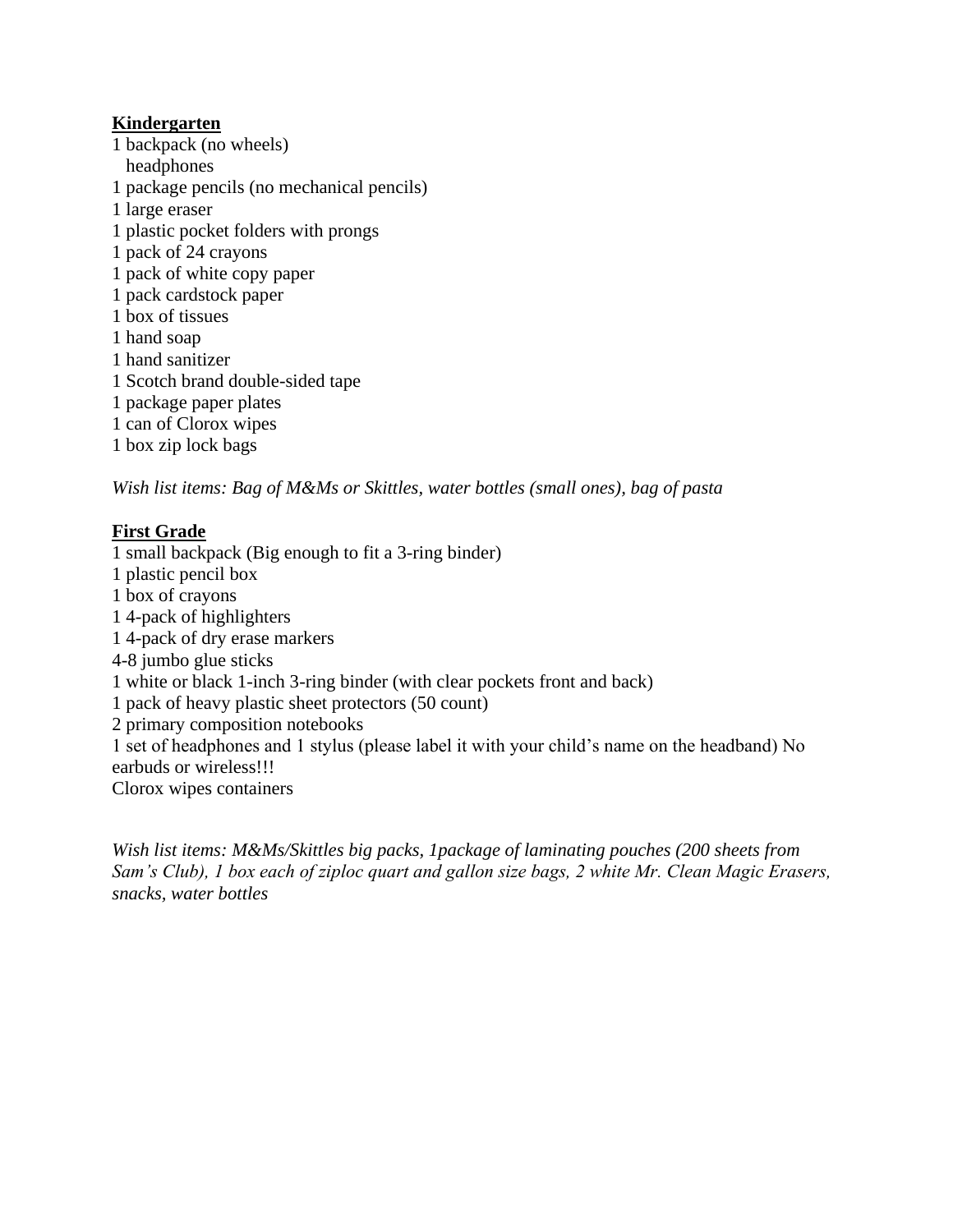#### **Second Grade**

1 small backpack (Big enough to fit a 3-ring binder) 1 plastic pencil box 1 box of crayons 1 4-pack of highlighters 1 4-pack of dry erase markers 4-8 jumbo glue sticks 1 white or black 1-inch 3-ring binder (with clear pockets front and back) 1 pack of heavy plastic sheet protectors (50 count) 2 primary composition notebooks 1 set of headphones and 1 stylus (please label it with your child's name on the headband) No earbuds or wireless!!! Clorox wipes containers

*Wish list items: M&Ms/Skittles big packs, 1package of laminating pouches (200 sheets from Sam's Club), 1 box each of ziploc quart and gallon size bags, 2 white Mr. Clean Magic Erasers, snacks, water bottles*

## **3rd Grade**

1 pencil box/bag 24 pack crayons 1 pack of markers (10 pack or bigger) 1 pack of colored pencils (12 pack or bigger) 1 box of tissues 2 glue sticks 1 pair of scissors 1 pair of headphones/earbuds 4 folders with pockets (with or without prongs) 1 package of pencils (12 pack or bigger) 1 pencil sharpener (with a cover) 1 white polyester eraser 2 composition wide-ruled notebooks 1 ruler 2 highlighters (any colors are fine)

*Wish list items: cleaning wipes, hand sanitizer, sticky notes*